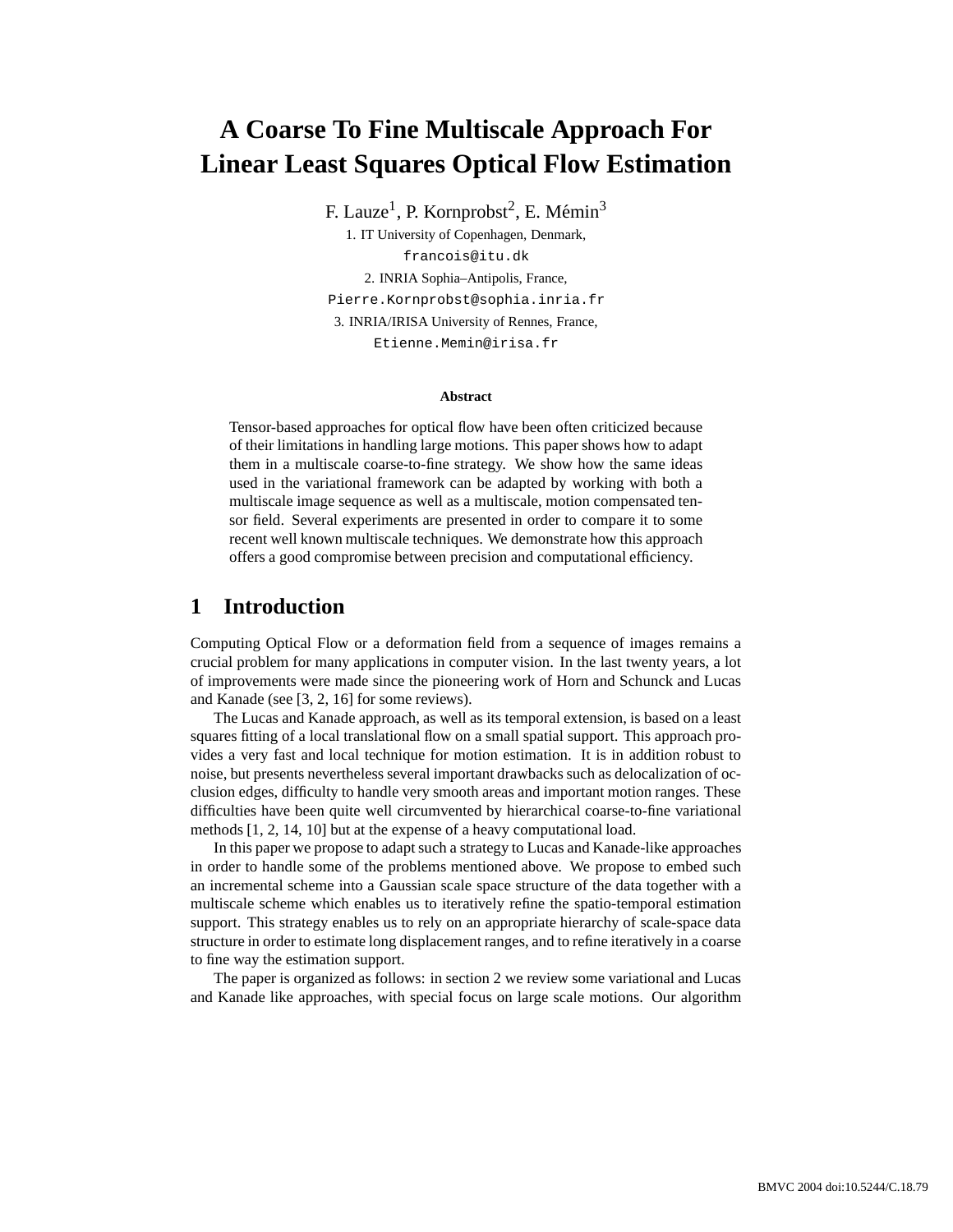is presented in section 3 and a link to the work of Nagel et al. is discussed. Section 4 presents a series of experimental evaluations, followed by conclusions in section 5.

## **2 OFC Based Approaches And Large Motions**

Let  $I : \Omega \subset \mathbb{R}^2 \times \mathbb{R}^+ \to \mathbb{R}$  denotes an image sequence and  $\mathbf{w} = (u, v, 1)^T$  be the displacement vector between the frame at time  $t$  and the frame at time  $t + 1$ . Most of the apparent motion recovery algorithms start with the gray level constancy assumption, which means that the value of a pixel doesn't change while moving:

$$
I(x_1 + u, x_2 + v, t + 1) = I(x_1, x_2, t).
$$
\n(1)

If we are considering small displacements, we can linearize (1) and obtain the optical flow constraint (OFC) equation

$$
\mathbf{w} \cdot \nabla I = 0 \tag{2}
$$

where ∇*I* is the 3D spatio-temporal gradient of *I*. This leads to the well known aperture problem and then additional constraints need to be considered.

#### **2.1 Variational Approaches**

One way to solve for the aperture problem is to add some *a priori* on the solution, such as smoothness properties. The standard approach is to minimize an energy incorporating the OFC and a penalty term (some function of the gradients of **w**) for the smoothness:

$$
\min_{\mathbf{w}} \int_{\Omega} (\mathbf{w} \cdot \nabla I)^2 dx_1' dx_2' + \int_{\Omega} \phi(\nabla u, \nabla v) dx_1' dx_2'.
$$
 (3)

Extensive research has been carried out in this direction, in particular to find the suitable penalty term (see [2] for a review).

Since the OFC becomes usually not valid for large displacements, such schemes have been embedded into hierarchical schemes to cope with long range motion. Several different approaches have been proposed. One may distinguish multiresolution techniques [14] which rely on a multiresolution pyramid of data, scale-space approaches [1] which use a scale-space decomposition of the data and multigrid techniques[10] which explore nested configuration spaces of solutions. All of these schemes rely on an incremental principle which consists in refining rough solutions iteratively along the levels of the considered hierarchical structure. More precisely, assuming a known coarse estimation **w** of the motion at a given pixel location  $X = (x_1, x_2, t)$ , one searches for an update  $\mathbf{d}w = (du, dv, 0)^T$ such that

$$
I(X + \mathbf{w} + \mathbf{d}w) = I(X).
$$
 (4)

The linearization of the above equation provides the so-called *shifted* OFC equation:

$$
\mathbf{d}w \cdot \nabla^{\mathbf{w}} I = 0 \tag{5}
$$

where ∇ **<sup>w</sup>***I* is the *shifted* or *motion compensated* gradient

$$
\nabla^{\mathbf{w}}I = \begin{pmatrix} I_{x_1}(X + \mathbf{w}) \\ I_{x_2}(X + \mathbf{w}) \\ I(X + \mathbf{w}) - I(X) \end{pmatrix}.
$$
 (6)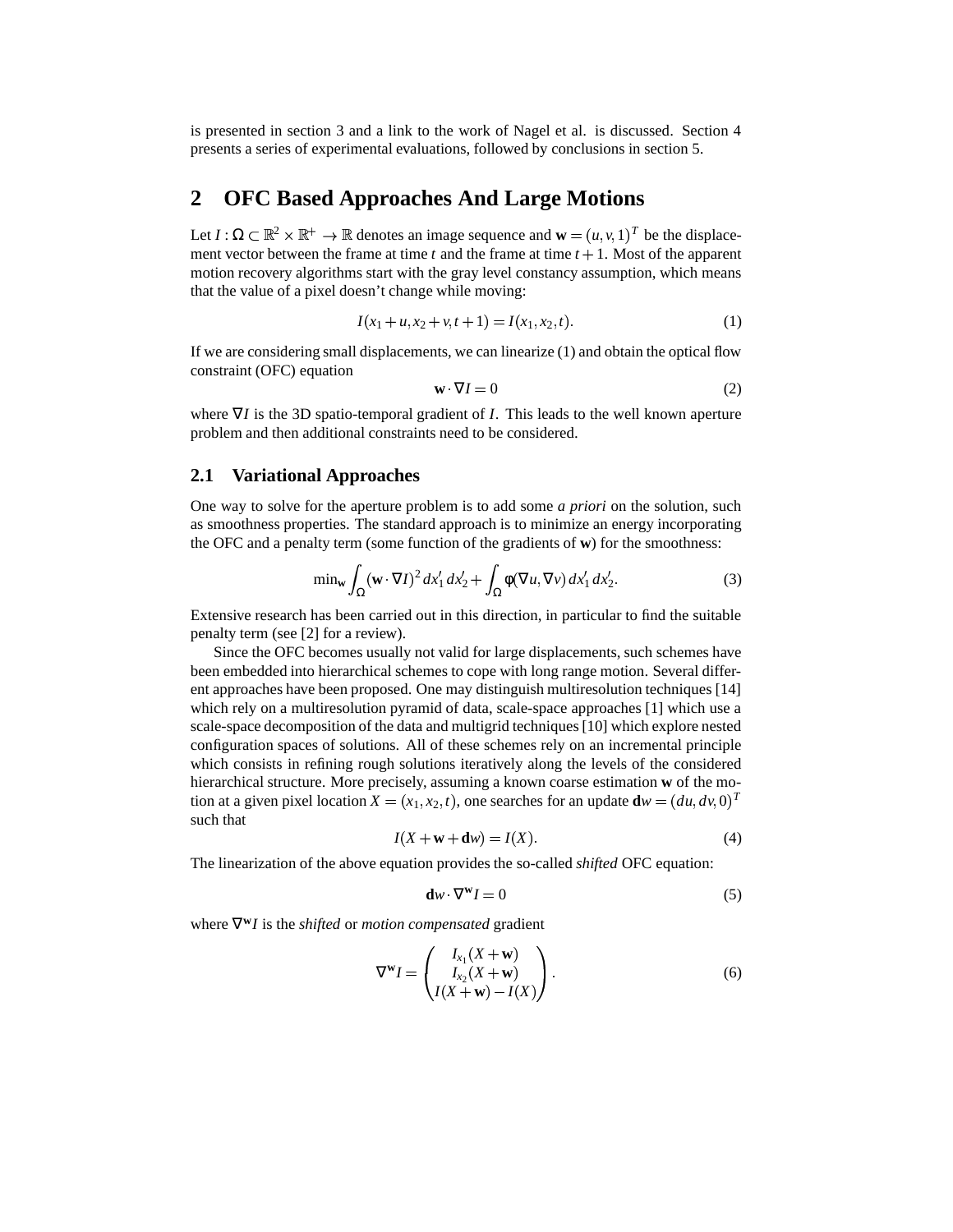#### **2.2 The Lucas and Kanade Approach**

The solution proposed by Lucas and Kanade [9] consists in assuming the optical flow vector to be constant within a some neighborhood, usually a spatial or spatio-temporal Gaussian window, if enough temporal information is available ([4]), defined through a Gaussian kernel *h*, centered at the location  $X = (x_1, x_2, t)$  of estimation and solve for it in a least square sense, i.e. by finding the minimizers of the local energy function

$$
E_X(\mathbf{w}) = h * (\nabla I \cdot \mathbf{w})^2(X) = \mathbf{w}^T h * (\nabla I \nabla I^T) (X) \mathbf{w}.
$$
 (7)

The quantity  $S = S(X) = h * (\nabla I \nabla I^T)(X)$  is by definition the *Structure Tensor*. The problem to solve is then

Arg min 
$$
E_X(\mathbf{w}) = \mathbf{w}^T S \mathbf{w}
$$
.  
 $\mathbf{w} = (u, v, 1)^T$  (8)

 $N$ *agel etal approach* (Sec. 2.3)

A minimizer **w** of this energy must satisfy the equation  $\nabla E_X(\mathbf{w}) = 0$  which is carried out by solving the  $2 \times 2$  linear system

$$
\nabla E_X(\mathbf{w}) = \begin{pmatrix} h * I_{x_1}^2 & h * I_{x_1} I_{x_2} \\ h * I_{x_1} I_{x_2} & h * I_{x_2}^2 \end{pmatrix} \begin{pmatrix} u \\ v \end{pmatrix} + \begin{pmatrix} h * I_{x_1} I_t \\ h * I_{x_2} I_t \end{pmatrix} = 0.
$$
 (9)

These kind of approaches extract the motion from the analysis of the 2D+t structure of the volume which is coded in the structure tensor. The shape of the window of integration will determine which 2D+t structures can be successfully coded and so which motions can be recovered. One needs to find a compromise between having a sufficiently large kernel to disambiguate the OFC and a small enough one that does not average too much structures. When multiple range motions have to be estimated, a common kernel for every speed is not satisfactory (see figure 1).

### **2.3 Nagel et al. Approach [13, 12, 11]**

Nagel *et al.* have introduced a very interesting algorithm, derived of the Lucas and Kanade approach, that aims at segmenting the motion field in different categories. This approach combines both image data smoothing and structure tensor smoothing. The algorithm is summarized in table 1. The pseudo-inverse operation in table 1, step 2-(c), consists in

- 1.  $\Sigma_G^0(X) = \text{diag}(4, 4, 1)$ .
- 2. For  $n = 0$  to  $N$ 
	- (a)  $\nabla I^{n}(X) = (I * \nabla G_{\Sigma_{G}^{n}})(X)$
	- (b)  $T^n(X) = ((\nabla I^n)(\nabla I^n)^T)$  $(\nabla I^{n})(\nabla I^{n})^{T}*G_{\Sigma_{M}n})$   $(X), \Sigma_{M}^{n} \approx 2\Sigma_{G}^{n}$
	- (c)  $\Sigma_G^{n+1}(X) =$  a pseudo-inverse of  $T^n(X)$
	- 3. Output motion segmentation from analysis of the tensor field  $T<sup>N</sup>$

Table 1: Nagel et al. algorithm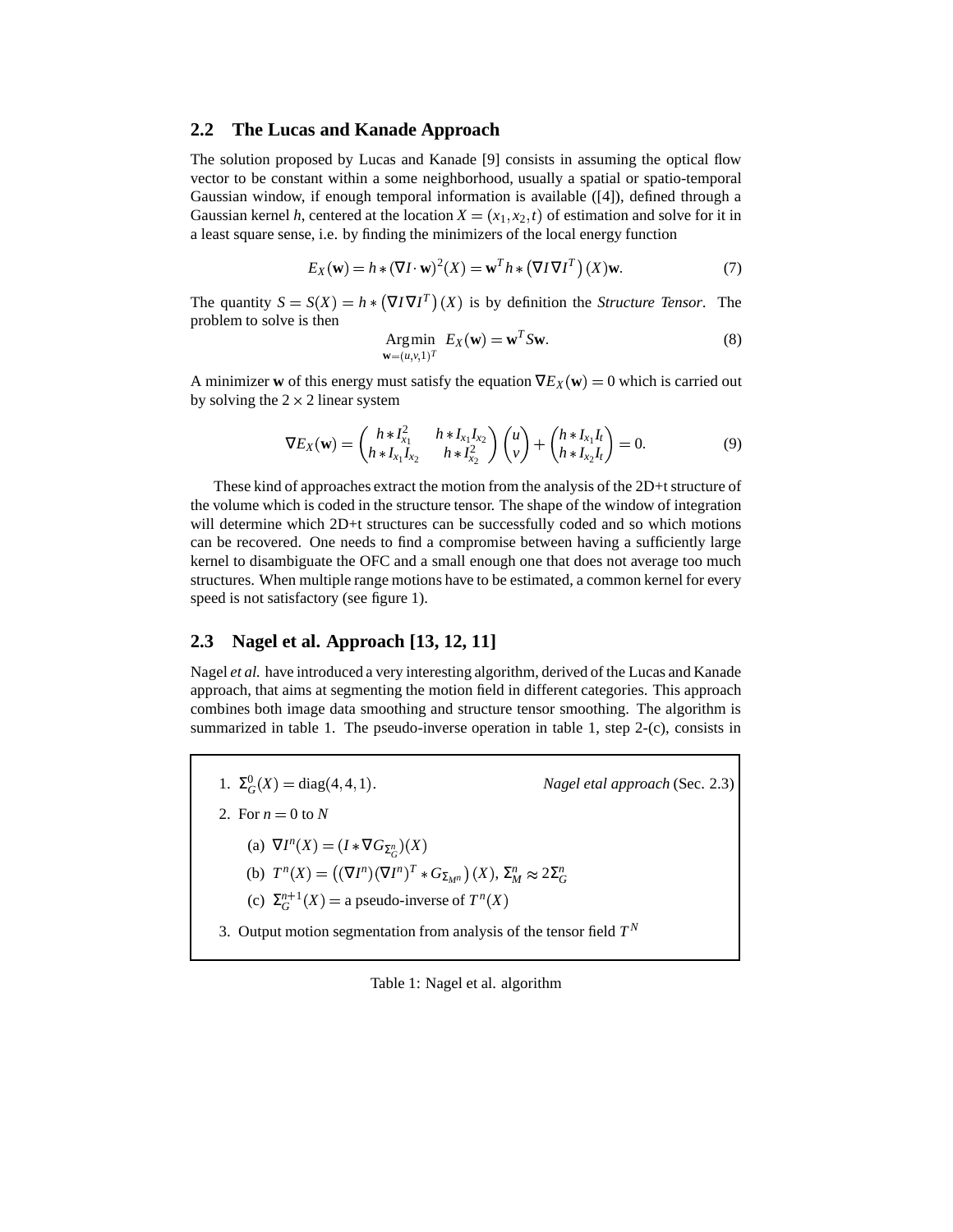remapping in a strictly positive range the eigenvalues of  $T<sup>n</sup>(X)$ , using a bounded decreasing function. A major drawback of this method is its high running time due mainly to all the convolutions with non-separable Gaussian kernels. We will see in section 3.2 that our proposed algorithm uses, in a rough sense, a simplification of this one.

# **3 Using Shifted Structure Tensors**

### **3.1 A Coarse To Fine Strategy**

Within an incremental coarse-to-fine strategy (4-5), assuming the update **d***w* constant on a Gaussian neighborhood of *X*, we can built a least squares solution at *X* exactly as in (8)-(9). The incremental field **d***w* is given at each point as the minimizer of the quadratic energy

$$
E_{\mathbf{w}}(\mathbf{d}w) = \mathbf{d}w^T S^{\mathbf{w}} \mathbf{d}w \tag{10}
$$

where  $S^{\mathbf{w}} = \langle (\nabla^{\mathbf{w}} I) (\nabla^{\mathbf{w}} I^T) \rangle$  is a *shifted* or *motion compensated* structure tensor. The final motion field **w** is a sum of piecewise constant approximations of the flow with the first estimates constituting roughly the principal components of the motion field whereas the last increments figure detail corrections. Such a description of this scheme acting by successive refinements needs to use decreasing estimation support. Sufficiently large Hessian supports are used to estimate rough average motion components whereas final detail corrections are estimated on a much smaller support. Low frequency space solutions are first exhibited and are then completed by high frequency details.

This finally suggests the following coarse to fine strategy: choose an integer  $N \geq 0$ and a sequence  $(\tau_s^n, \tau_t^n)$ ,  $n = 0...N$ , such that  $\tau_s^{k+1} > \tau_s^k$ ,  $\tau_t^{k+1} > \tau_t^k$  and let  $h_k$  denote the spatio-temporal Gaussian kernel with spatial standard deviation  $\tau_s^k$  and temporal standard deviation  $\tau_t^k$ . We then propose the algorithm in table 3 (upper part) which is somewhat close with the work presented in section 2.3. Indeed, step 2-(a) of their algorithm (in table 1) computes gradients giving higher weights in the spatio-temporal direction of minimal variations of grey-levels, i.e. in the motion direction, therefore performing an implicit motion compensation. While we do it explicitly, the loop 2 of their algorithm corresponds to an iterative refining approach.

- 1. Set  $w^{N+1} \equiv 0$ . 0. *Coarse-to-fine approach* (Sec. 3.1)
- 2. For  $n = N$  down to 0
	- Form the shifted structure tensor  $S^{w^{n+1}}(X) = h_k * (\nabla^{w^{n+1}} I)(\nabla^{w^{n+1}} I)(X)$
	- Compute the update  $\mathbf{d}w^n$  as the minimum of the quadratic energy  $E_{\mathbf{w}^{n+1}}(\mathbf{d}w)$
	- Set  $\mathbf{w}^n = \mathbf{w}^{n+1} + \mathbf{d}w^n$

3. Output  $\mathbf{w}^0$ .

Table 2: Synopsis of the coarse to fine approach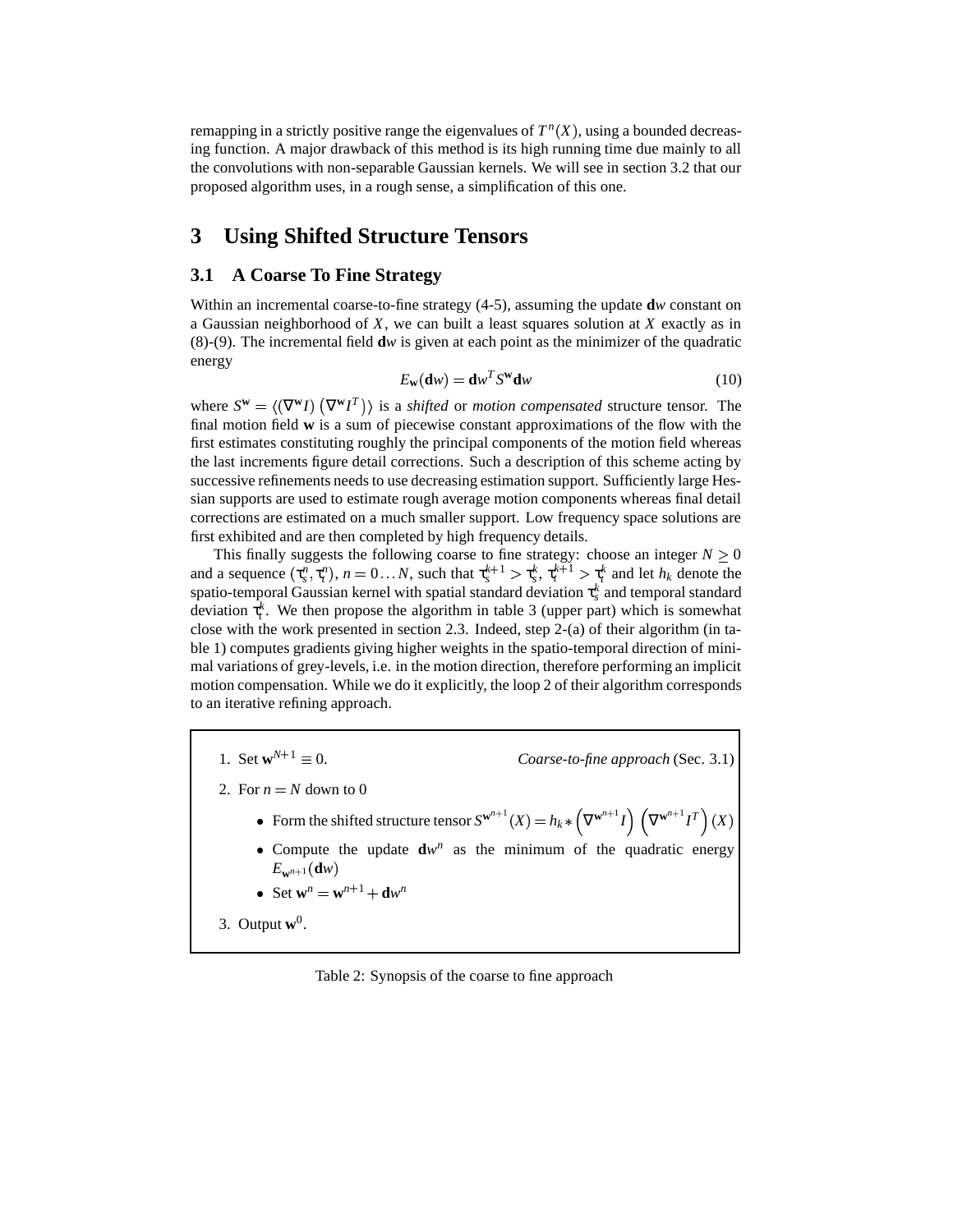1. Set  $w^{K+1,0}$  = 0. *Multiscale coarse-to-fine approach* (Sec. 3.2) 2. For  $k = K$  downto 0 (a) Compute  $I_k = g_k * I$ (b)  $\mathbf{w}^{k,N+1} = \mathbf{w}^{k+1,0}$ (c) For  $n = N$  downto 0 Form the shifted structure tensor  $S^{\mathbf{w}^{k,n+1}}(X) = h_k \ast \left(\nabla^{\mathbf{w}^{k,n+1}} I_k\right) \left(\nabla^{\mathbf{w}^{k,n+1}} I_k^T\right) (X)$ • Compute  $\mathbf{d}w^{k,n}$  as the minimum of the quadratic energy  $E_{\mathbf{w}^{k,n+1}}(\mathbf{d}w)$  $\bullet$  Set  $\mathbf{w}^{k,n} = \mathbf{w}^{k,n+1} + \mathbf{d}w^{k,n}$ 3. Output  $\mathbf{w}^{0,0}$ .

Table 3: Coarse-to-fine multiscale tensor-based motion estimation

#### **3.2 Incorporating a Multiscale Framework**

We describe here a multiscale algorithm coupling these two strategies: let *K* a positive integer, we define two family of Gaussian kernels:

- $g_k$ ,  $k = K \dots 0$ , with spatio-temporal standard deviations  $(\sigma_s^k, \sigma_t^k)$  so that  $(\sigma_s^k, \sigma_t^k)$  >  $(\sigma_s^{k-1}, \sigma_t^{k-1})$ . This will be used to smooth of the image data.
- $h_{kn}$ ,  $k = K...0$ ,  $n = N...0$ , with standard spatio-temporal deviations  $(\tau_s^{k,n}, \tau_t^{k,n})$ such that  $(\tau_s^{k,n}, \tau_t^{k,n}) > (\tau_s^{k,n-1}, \tau_t^{k,n-1})$ . This will be used for the least squares estimates of the motion update vectors.

We also require that  $(\tau_s^{k,0}, \tau_t^{k,0}) \gg (\sigma_s^k, \sigma_t^k)$  which states that the minimal aperture at a given image scale for forming the structure tensors must be sufficiently larger than the one used to smooth the image data, otherwise the extracted gradients will be too well aligned in the chosen neighborhood, and we might be in presence of the aperture problem.

This algorithm is shown in table 3. Standard central differences are used for the spatial derivatives, and Gaussian filtering is approximated by Deriche recursive filters [7]. In order to compute the values  $I(X + w)$  we use bilinear interpolation. The standard deviation sequences used are exponential: given  $\alpha > 1$ ,  $\beta_k > 1$ , we set

$$
(\sigma_s^k, \sigma_t^k) = \alpha^k(\sigma_s^0, \sigma_t^0), \quad (\tau_s^{k,n}, \tau_t^{k,n}) = \beta_k^n(\tau_s^{k,0}, \tau_t^{k,0}).
$$

### **4 Experiments**

Our algorithm has been implemented in C++ on a 1.6Ghz Pentium IV processor. In all experiments but the last, we have used  $K = N = 3, \sigma_s^0 = 1.0, \sigma_s^0 = 0.5, \tau_s^{k,0} = 3.0, \tau_t^{k,0} = 1.0$  $1.5, \alpha = \beta_k = \sqrt{2}$ . Interestingly the approach is not so sensitive to changes in the pyramids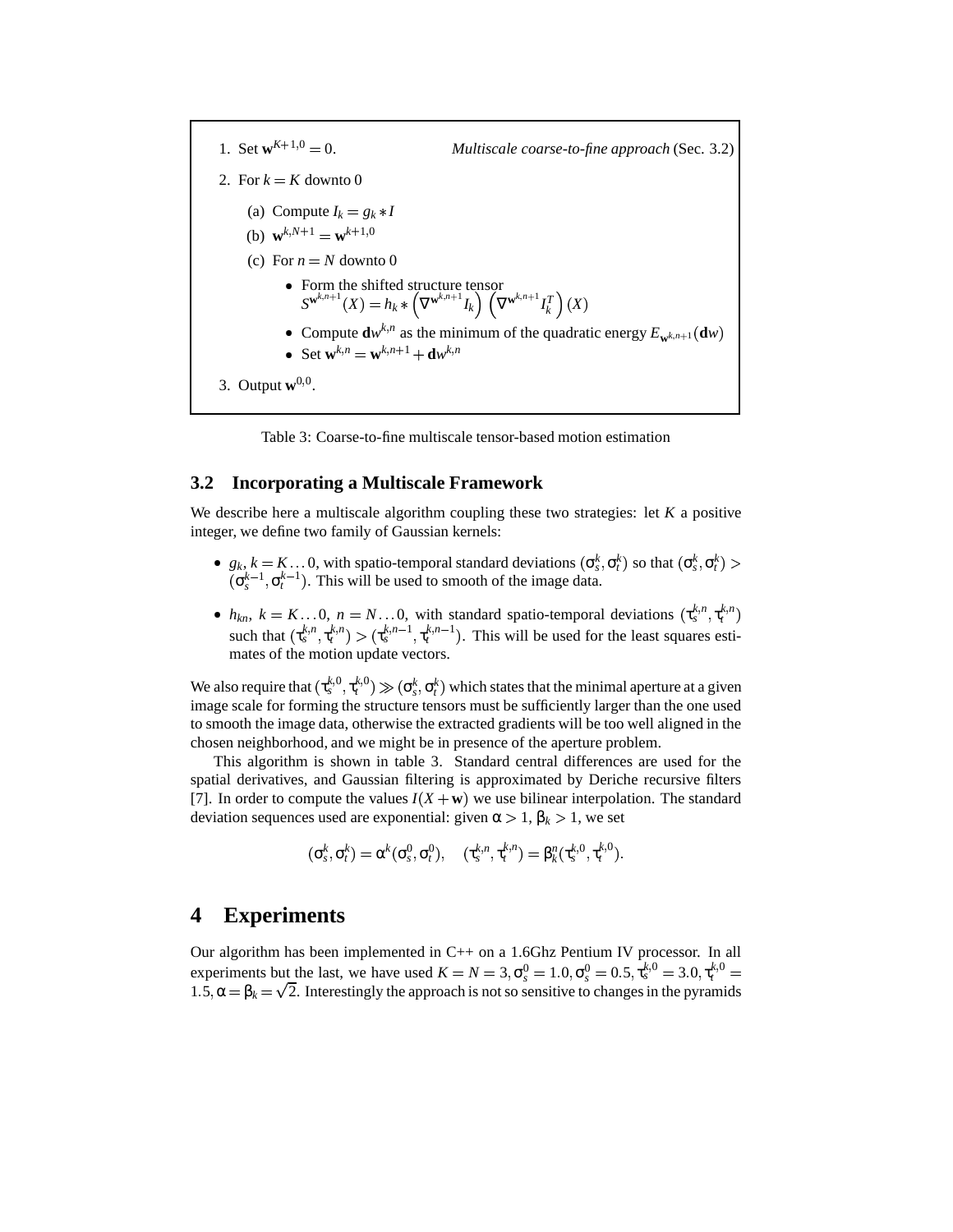levels (as soon as we start from coarse enough scale) which is an advantage with respect to multiresolution schemes that can lead to quite different results with different scales.

The proposed method, denoted CFLS (Coarse to Fine Least Squares) is compared with the new variational algorithm by Brox *et. al.* [5] (denoted BBPW), which provides some of the best results known so far, and with the multiscale variational approach by Aubert *et. al.* [2] (denoted ADK).

We first comment some experiments using several synthetic image sequences where the ground truth is known. The following measurements have been estimated (see [3]): AAE (the average angular error), AESTD (the angular error standard deviation), ANE (the average norm error) and NESTD (norm error standard deviation), RT (running time).

Different aspects have been evaluated. In addition, we have computed orientation images, for some of the sequences, the orientation represented by a color, and the used color code is indicated by a small band at the image boundary.

**(a) The ability to recover a large range of motions** (Figures 1 and 2). This sequence consists of five stacked translating patterns at different speeds (20, 13, 7, 4 and 2 pixels per frame leftward). Figure 1-(a) shows one frame of the sequence, 1-(b) the true flow and 1-(c)shows that using the original Lucas and Kanade approach with several homogeneous Gaussian kernels doesn't allow to recover the different ranges of motions and discontinuities. The graph in figure 2-(a) and the table 2-(c) allow to compare the different methods. BBPW is clearly better as shown in figure 2-(a), which represents a vertical cut of the velocities for  $x = 34$ . Figure 2-(b) illustrates the refining behavior of estimations in our algorithm (locations indicated by the spots in figure 1-(a)).

**(b) <b>Robustness to noise** (Figure 3). This sequence is of dimensions  $170 \times 255 \times 20$ pixels, has a leftward 10 pixels per frames motion, but is heavily contaminated by non stationnary noise: the frames are divided in 3 rectangles with Gaussian noise of standard deviation 35% for the upper one, 58% for the middle one and 86% for the bottom one. Figure 3)-(b) is the true flow, and figure 3)-(c) shows very good computed motion orientations, although severe errors (overestimates) are present at the left boundary.

**(c) Dealing with diverging motions** (Figure 4). This sequence is a zoom in, with respect to the image center. Figure 4-(b) represents the true flow and figure 4-(c) represents velocity norms cuts for the red diagonal of figure 4-(b). Figure 4-(d),(e),(f) compare the true flow to the ones computed using respectively BBWP, ADK and our method. We capture reasonably the motion range and runs much faster than BBPW and ADK.

**(d) Dealing with rotational motions** (Figure 6). This sequence is a 4 counterclockwise rotation, with respect to the image center. Figure 6-(b) represents the true flow. Figure  $6-(c)$ , $(d)$ , $(e)$  compare the true flow to the ones computed using respectively BBWP, ADK and our method. BBPW returns the best results, ADK gives also very good results, and our algorithm is a bit less accurate but much faster.

**(e) Recovering motion with occlusions** (Figure 5). This real sequence shows a boat moving slighly to the right while the background is moving leftward. Although the two variational methods BBWP and ADK give slightly better edges, we are able capture correctly the two motions.

# **5 Conclusion**

This paper demonstrates that a linear tensor-based approach can be successfully extended in a multiscale framework and estimate high range velocities robustly. The computational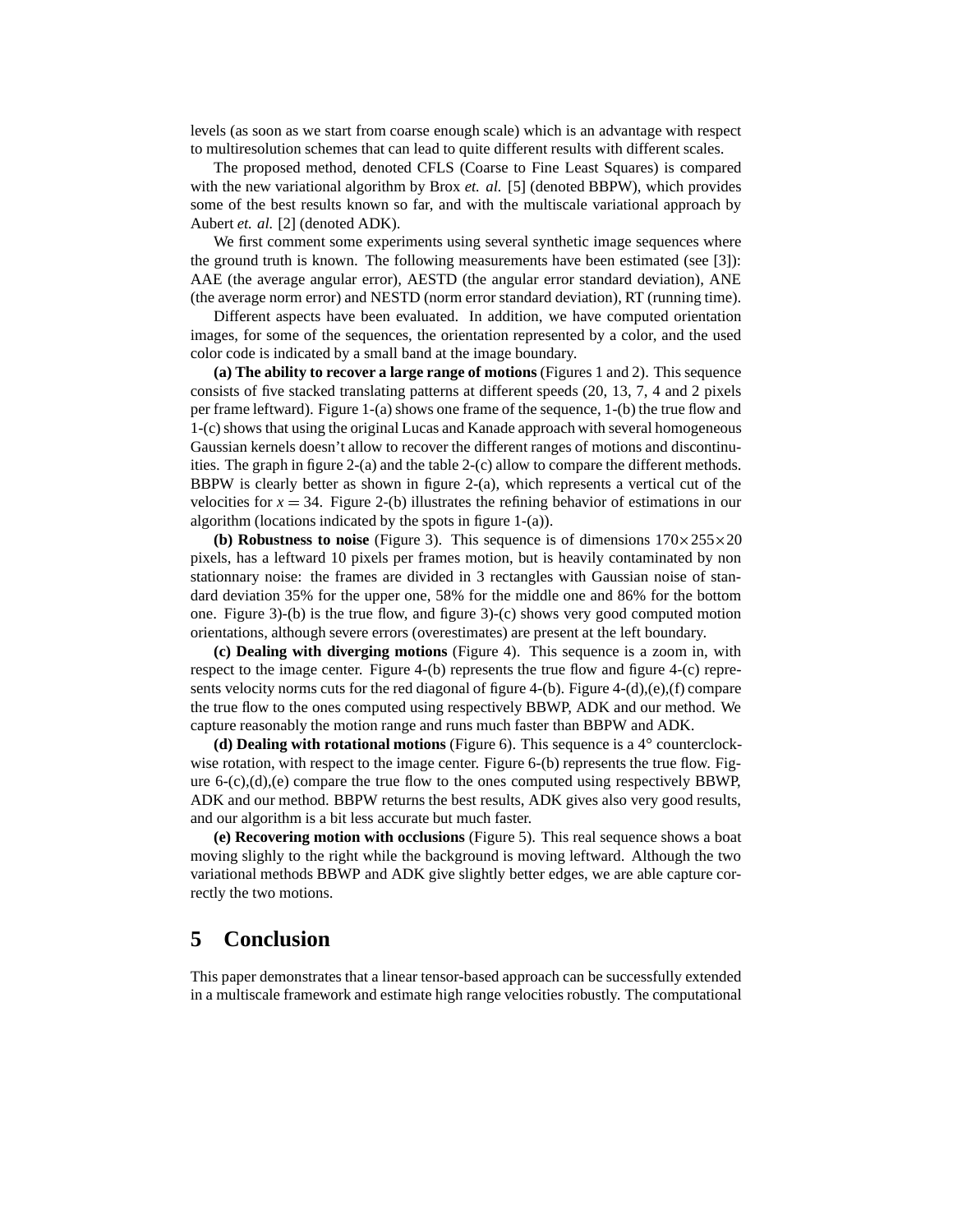

Figure 1: Multispeed sequence (21 frames of size 170×425)



Figure 2: Multispeed sequence: (a) Vertical cuts of the velocitiy norms, (b) evolution of velocities across scales, at position  $x = 85$ ,  $t = 4$  and *y* as shown in figure 1, (c) error measurements.





Figure 3: Robustness to noise (21 frames of size  $170 \times 255$ ). Error measurements are respectively  $AAE = 1.65^\circ$ ,  $AESTD = 0.62^\circ$ ,  $ANE = 2.20$ ,  $NESTD = 0.62$ .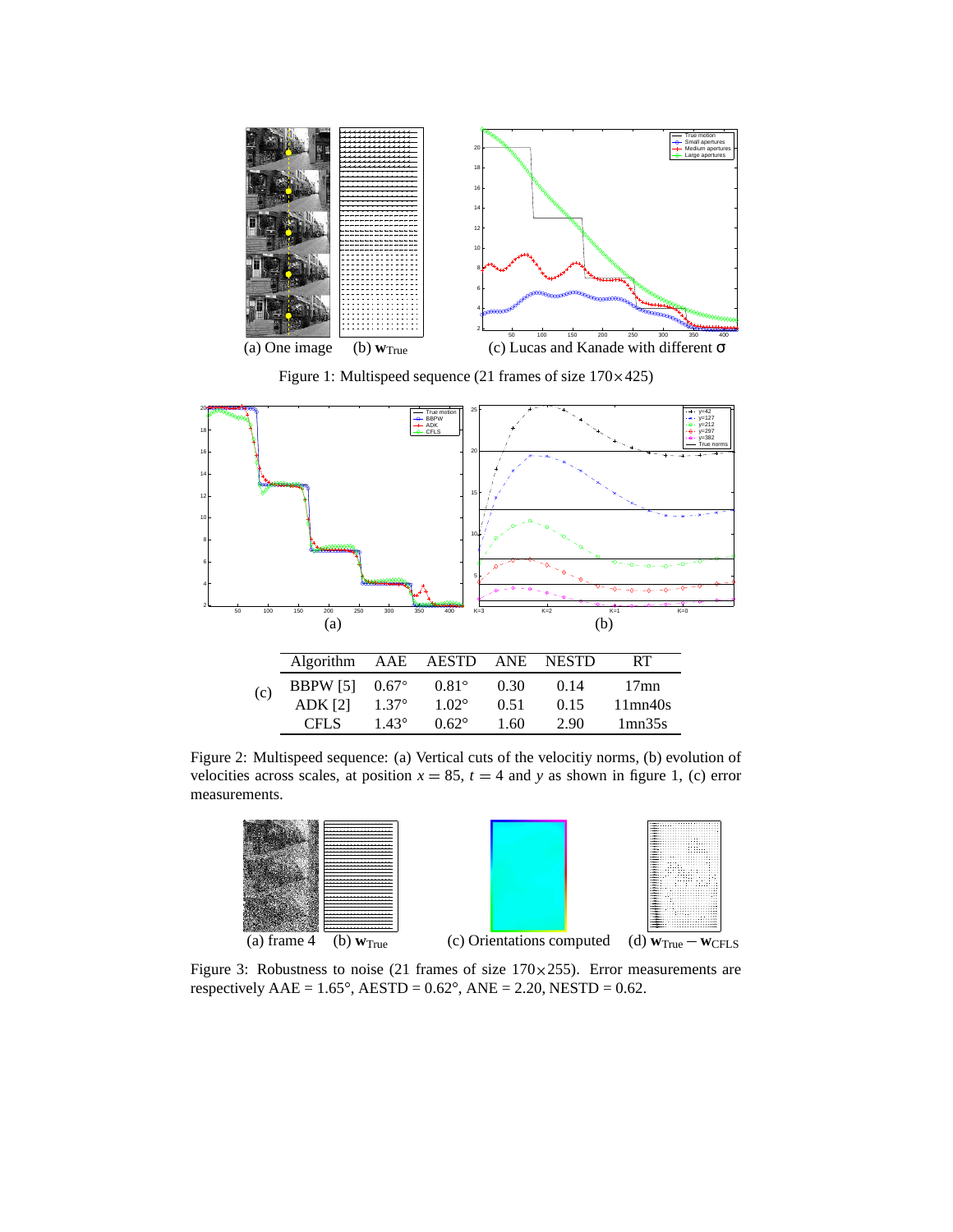

Figure 4: Zooming sequence (21 frames of size  $334 \times 334$ ). Error measurements are reported above.



Figure 5: Real sequence with occlusions (10 frames of size  $352\times240$ ). Flow orientation is shown below for image 5 which gives a basic object segmentation. Computaional time is indicated between parentheses.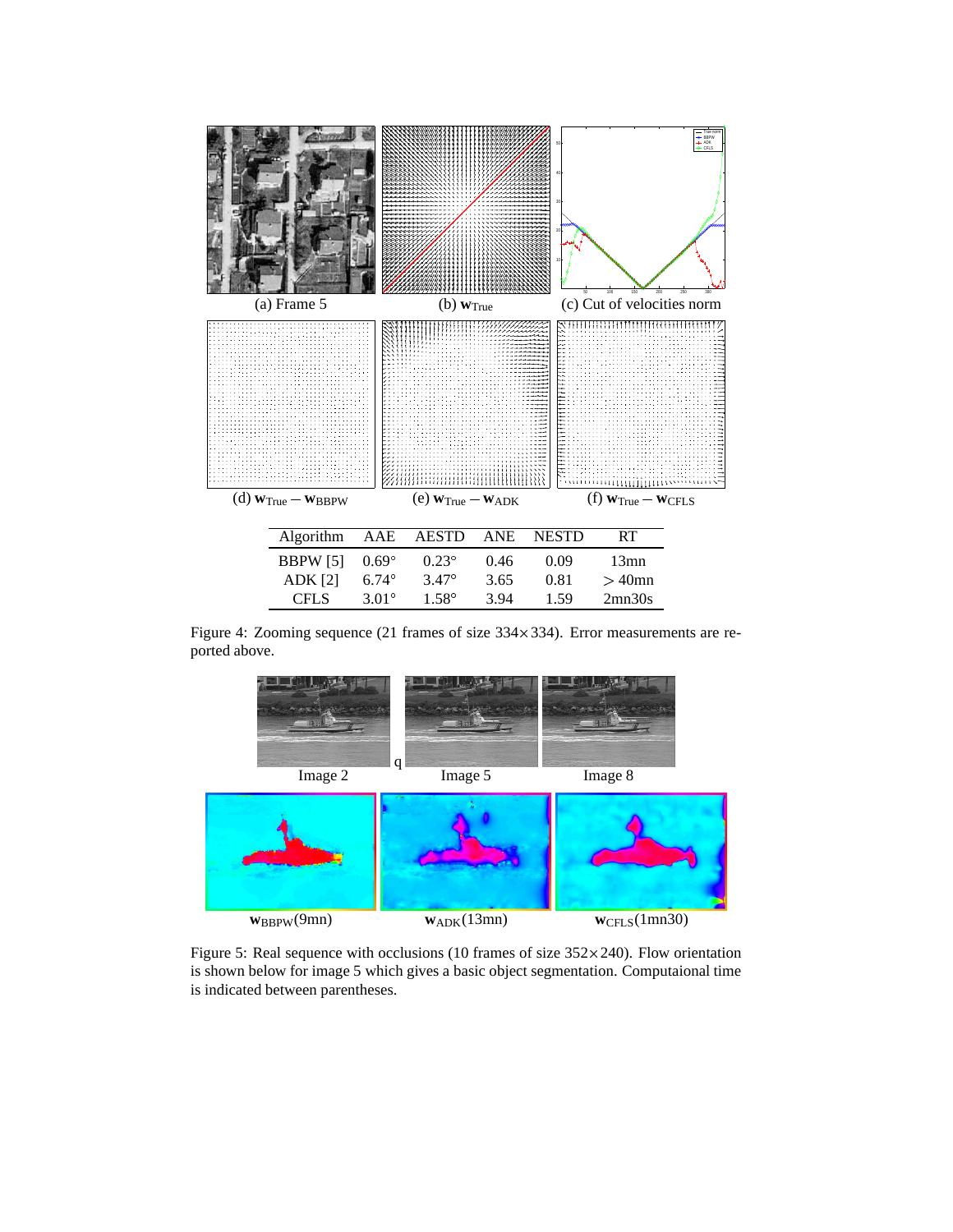

Figure 6: Rotation sequence (15 frames of size  $334 \times 334$ ). Error measurements are reported above.

coast is also quite low when compared to classical variational approaches since there is no need to "iterate until convergence".

One main drawback for this kind of approaches remains the recovery of accurate occluding boundaries. More accurate techniques could surely be proposed incorporating some kind of motion discontinuity detection at coarsest scales. Such process could be implicitly included considering a robust cost function instead of the quadratic norm. Otherwise, one advantage that hasn't been taken fully into acount yet is that these approaches introduce naturally some error measurements (for exampe the system condition number) that could be used as a confidence measure for the velocities. These issues will be considered next.

# **6 Aknowlegdments**

We wish to thank T. Brox, N. Papenberg and J. Weickert for providing us mathematical as well as implementation details about their optical flow algorithm, and especially T. Brox who kindly reran all the experiments involving his algorithm.